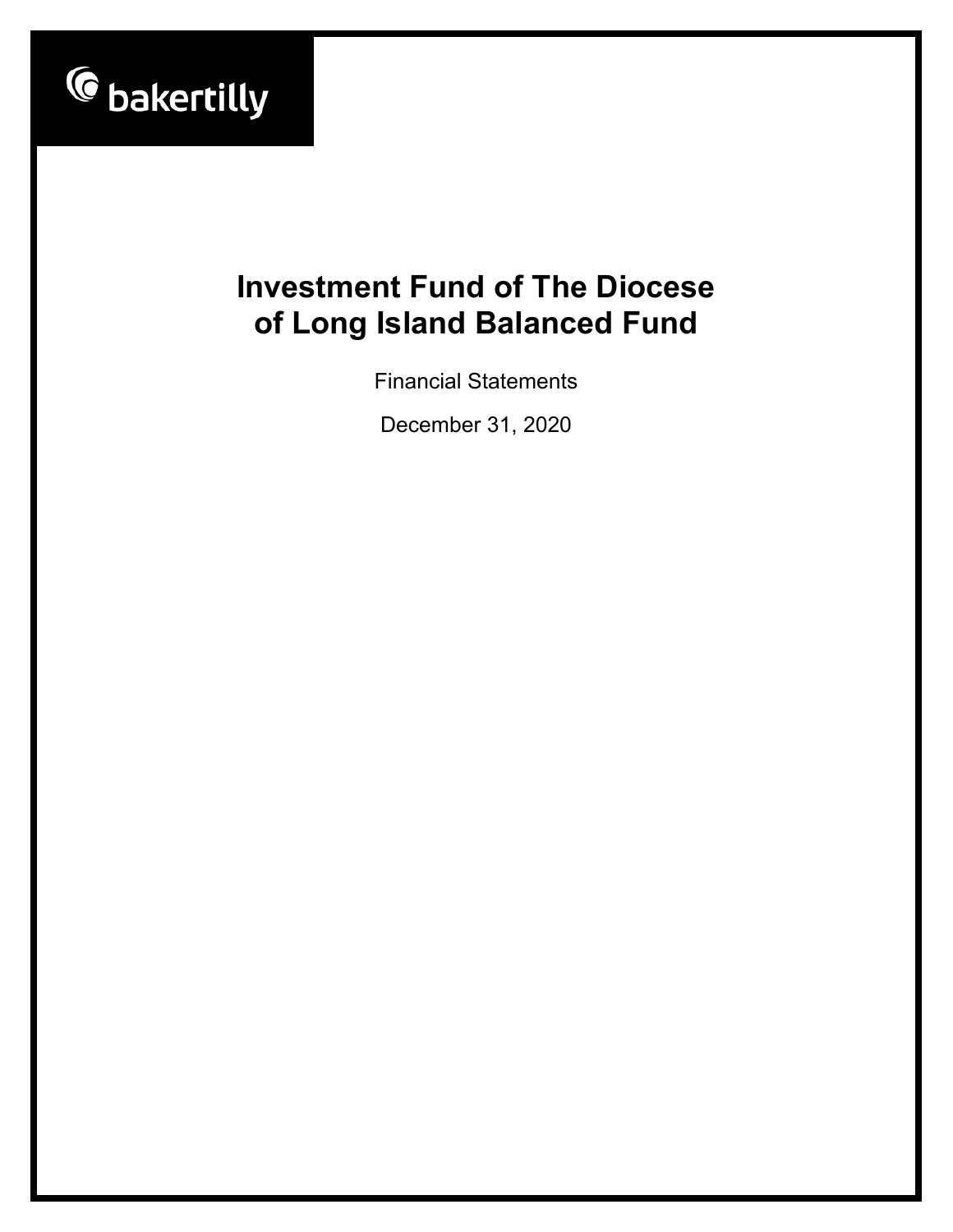Table of Contents December 31, 2020

|                                          | Page |
|------------------------------------------|------|
| <b>Independent Auditors' Report</b>      |      |
| <b>Financial Statements</b>              |      |
| Statement of Assets and Liabilities      | 2    |
| <b>Statement of Operations</b>           | 3    |
| Statement of Changes in Net Assets       | 4    |
| <b>Statement of Cash Flows</b>           | 5    |
| <b>Condensed Schedule of Investments</b> | 6    |
| <b>Notes to Financial Statements</b>     |      |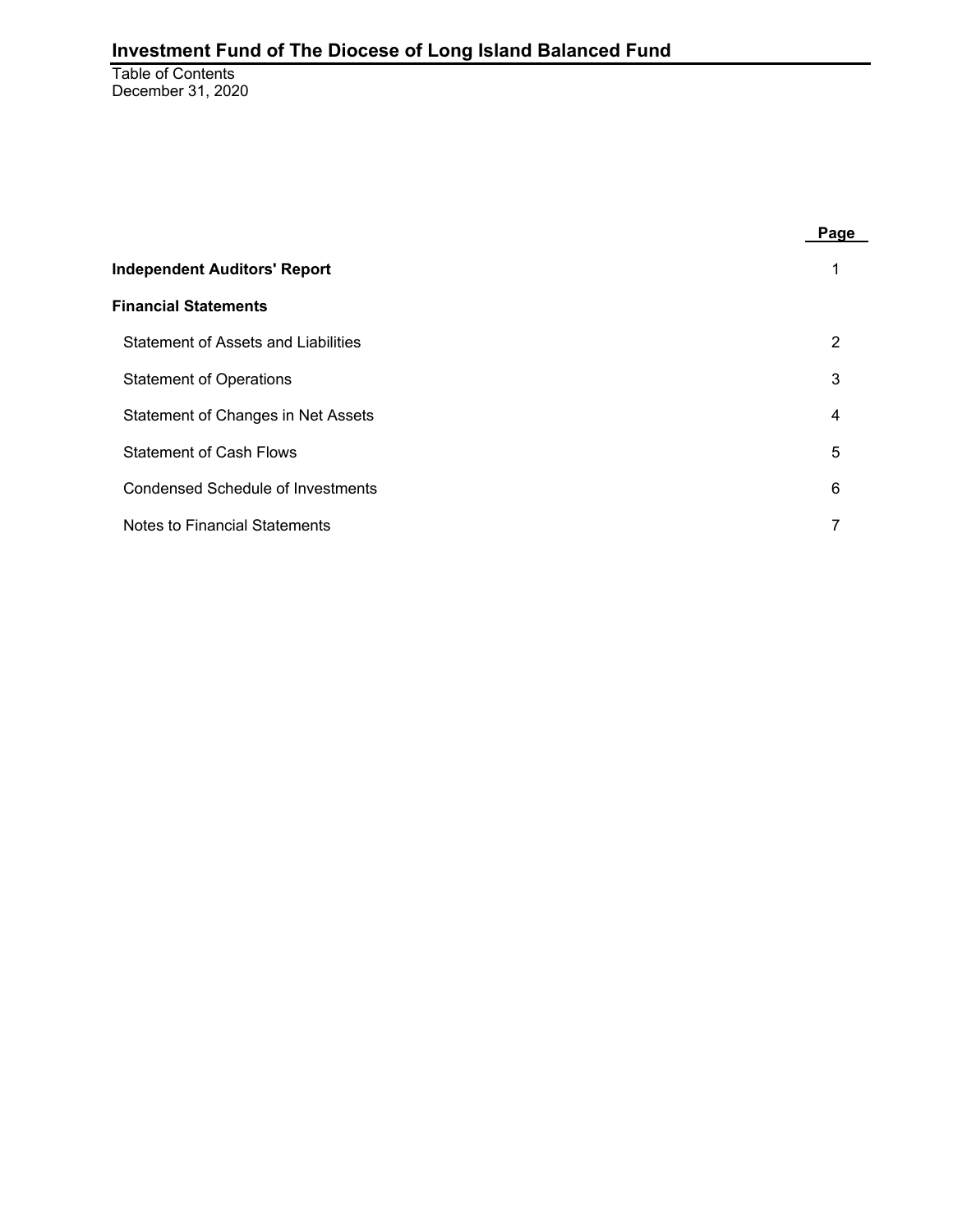

### **Independent Auditors' Report**

To the Trustees of the Estate Belonging to the Diocese of Long Island Investment Fund of the Diocese of Long Island Balanced Fund Garden City, New York

We have audited the accompanying financial statements of the Investment Fund of the Diocese of Long Island Balanced Fund (the Fund), which comprise the statement of assets and liabilities including the condensed schedule of investments as of December 31, 2020 and the related statements of operations, changes in net assets, and cash flows for the year then ended, and the related notes to the financial statements.

#### **Management's Responsibility for the Financial Statements**

Management is responsible for the preparation and fair presentation of these financial statements in accordance with accounting principles generally accepted in the United States of America; this includes the design, implementation, and maintenance of internal control relevant to the preparation and fair presentation of financial statements that are free from material misstatement, whether due to fraud or error.

#### **Auditors' Responsibility**

Our responsibility is to express an opinion on these financial statements based on our audit. We conducted our audit in accordance with auditing standards generally accepted in the United States of America. Those standards require that we plan and perform the audit to obtain reasonable assurance about whether the financial statements are free from material misstatement.

An audit involves performing procedures to obtain audit evidence about the amounts and disclosures in the financial statements. The procedures selected depend on our judgement, including the assessment of the risks of material misstatement of the financial statements, whether due to fraud or error. In making those risk assessments, we consider internal control relevant to the Fund's preparation and fair presentation of the financial statements in order to design audit procedures that are appropriate in the circumstances, but not for the purpose of expressing an opinion on the effectiveness of the Fund's internal control. Accordingly, we express no such opinion. An audit also includes evaluating the appropriateness of accounting policies used and the reasonableness of significant accounting estimates made by management, as well as evaluating the overall presentation of the financial statements. We believe that the audit evidence we have obtained is sufficient and appropriate to provide a basis for our audit opinion.

#### **Opinion**

In our opinion, the financial statements referred to above present fairly, in all material respects, the financial position of the Investment Fund of the Diocese of Long Island Balanced Fund at December 31, 2020, and the results of its operations, changes in its net assets and its cash flows for the year then ended, in accordance with accounting principles generally accepted in the United States of America.

Baker Tilly US, LLP

Baker Tilly US, LLP New York, New York February 9, 2022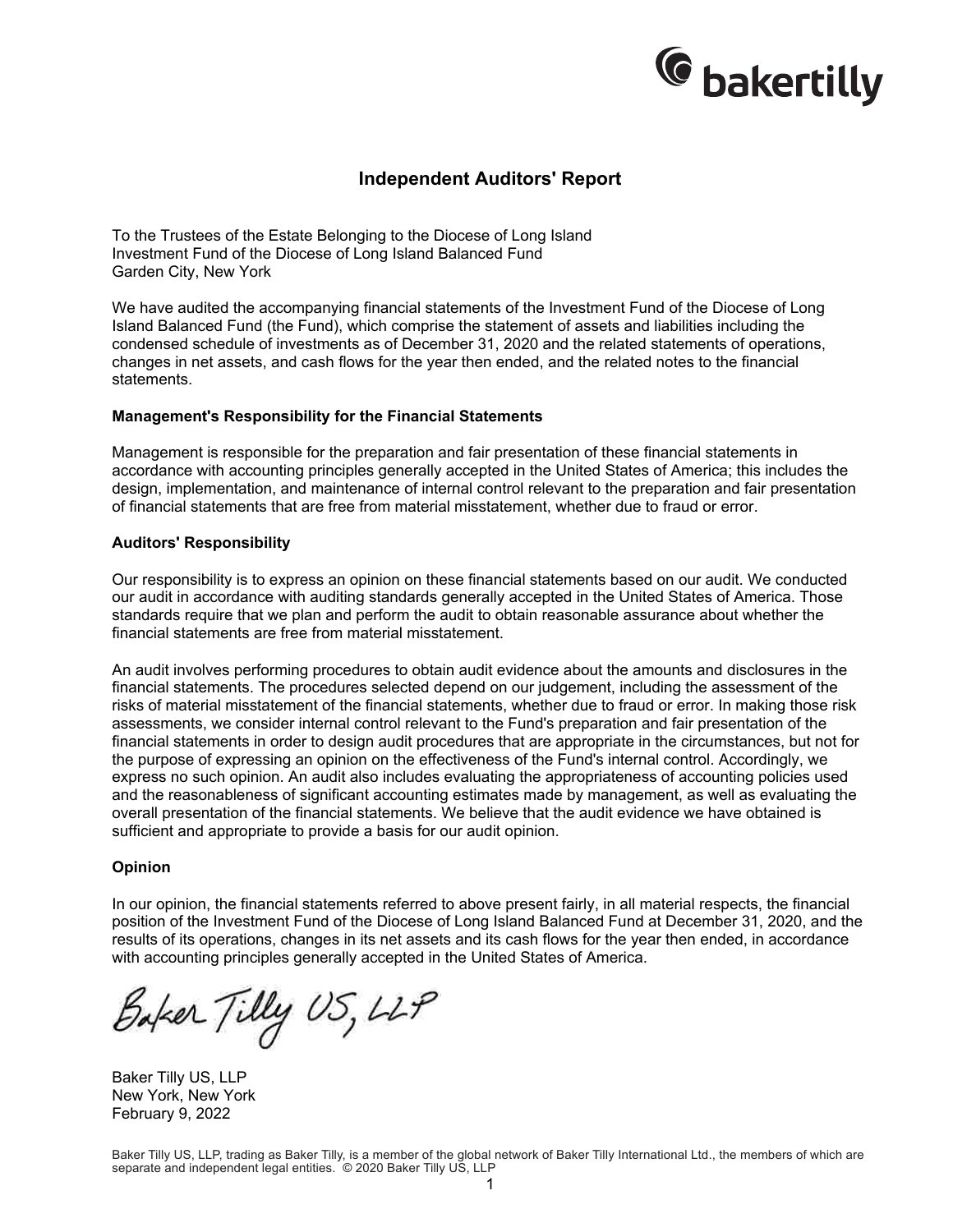Statement of Assets and Liabilities December 31, 2020

#### **Assets**

| Investments, at fair value (cost \$143,058,898)<br>Cash and cash equivalents | \$<br>169,419,637<br>1,983,463 |
|------------------------------------------------------------------------------|--------------------------------|
| Total assets                                                                 | 171,403,100                    |
| <b>Liabilities and Net Assets</b>                                            |                                |
| Accounts payable and accrued expenses<br>Due to affiliates                   | 118.991<br>6,933,725           |
| <b>Total liabilities</b>                                                     | 7,052,716                      |
| <b>Net Assets</b>                                                            | \$<br>164.350.384              |

*See notes to financial statements*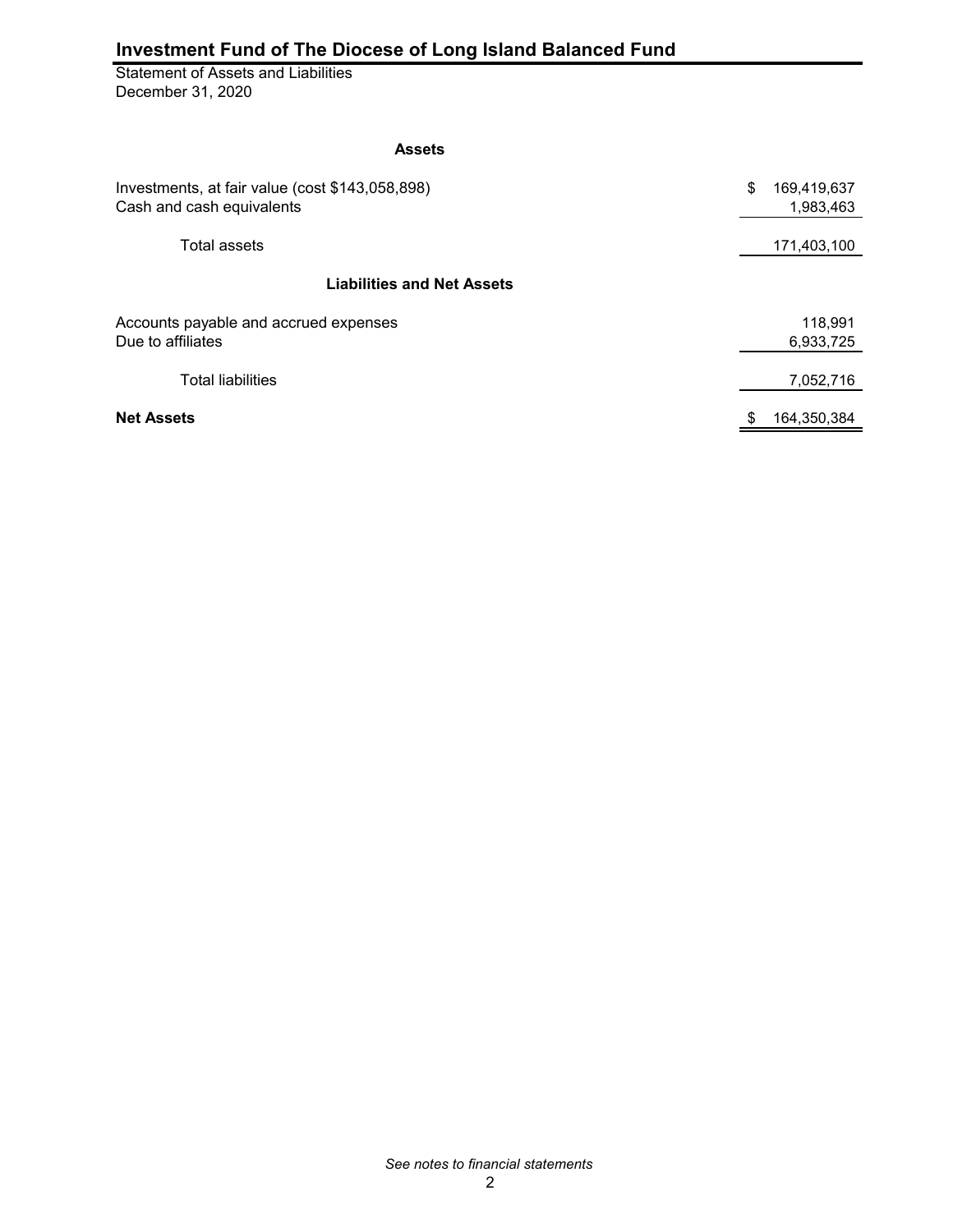#### Statement of Operations

Year Ended December 31, 2020

| <b>Investment Income</b><br>Interest and dividend income                | \$ | 3,221,549                  |
|-------------------------------------------------------------------------|----|----------------------------|
| <b>Expenses</b>                                                         |    |                            |
| Fees and expenses of investment advisors<br>General and administrative  |    | 411,128<br>155,069         |
| Total expenses                                                          |    | 566,197                    |
| Net investment income                                                   |    | 2,655,352                  |
| <b>Realized Gains</b>                                                   |    |                            |
| Proceeds from sales of investments<br>Cost of investments sold          |    | 169,707,918<br>140,268,968 |
| Net realized gains                                                      |    | 29,438,950                 |
| <b>Unrealized Appreciation of Investments</b>                           |    |                            |
| Beginning of year                                                       |    | 40,750,212                 |
| End of year                                                             |    | 26,360,739                 |
| Change in unrealized appreciation                                       |    | (14, 389, 473)             |
| Net realized gains and change in unrealized appreciation of investments |    | 15,049,477                 |
| Net increase in net assets resulting from operations                    | S  | 17,704,829                 |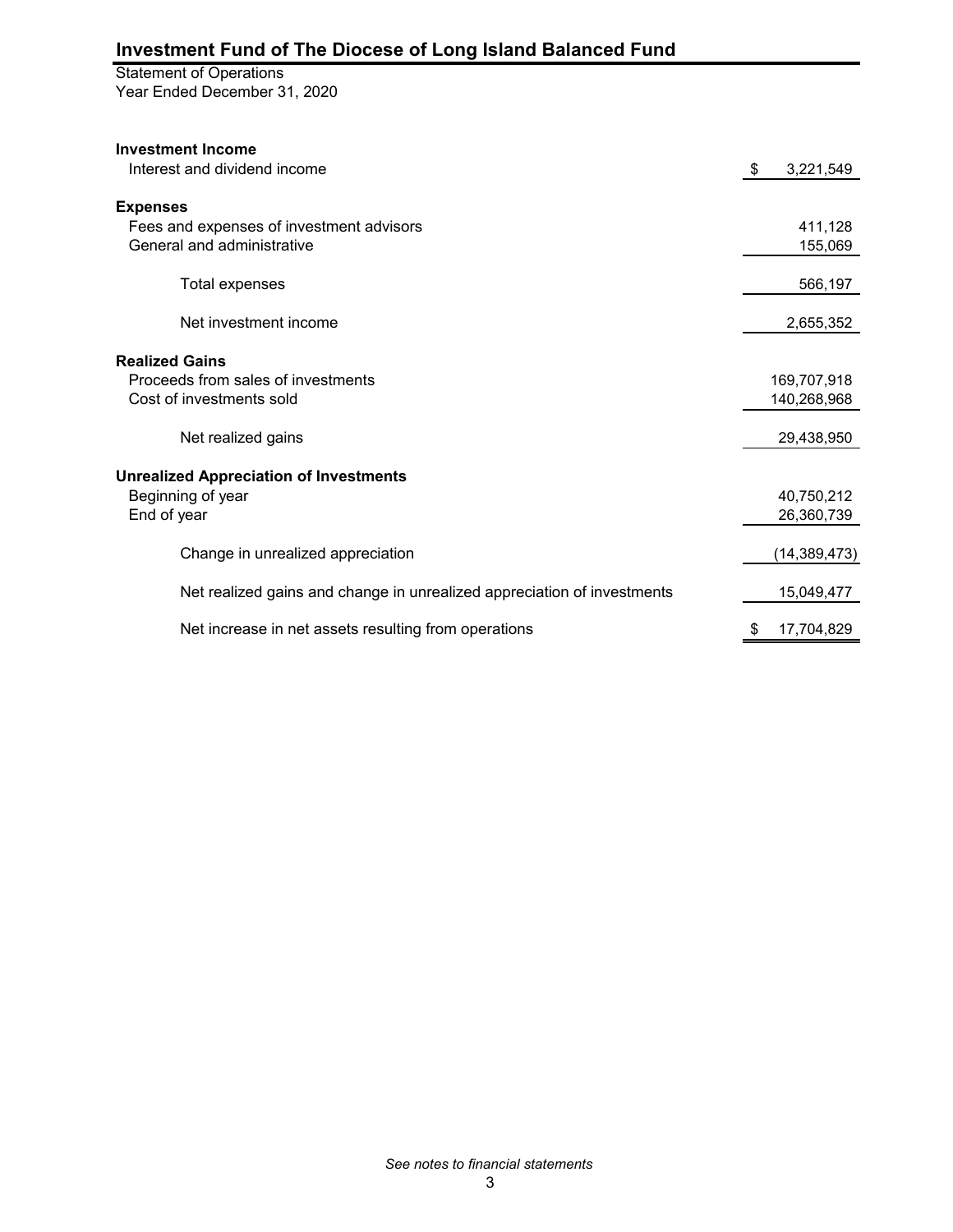Statement of Changes in Net Assets Year Ended December 31, 2020

| Net Increase in Net Assets Resulting From Operations                  | 17,704,829     |
|-----------------------------------------------------------------------|----------------|
| <b>Capital Transactions</b>                                           |                |
| Proceeds from subscriptions to purchase shares of beneficial interest | 2.545.490      |
| Redemption of shares of beneficial interest                           | (12, 412, 409) |
| Dividends to beneficial interest holders                              | (6,820,840)    |
| Decrease in net assets resulting from capital transactions            | (16,687,759)   |
| Net increase in net assets                                            | 1,017,070      |
| <b>Net Assets, Beginning</b>                                          | 163.333.314    |
| <b>Net Assets, Ending</b>                                             | 164,350,384    |
|                                                                       |                |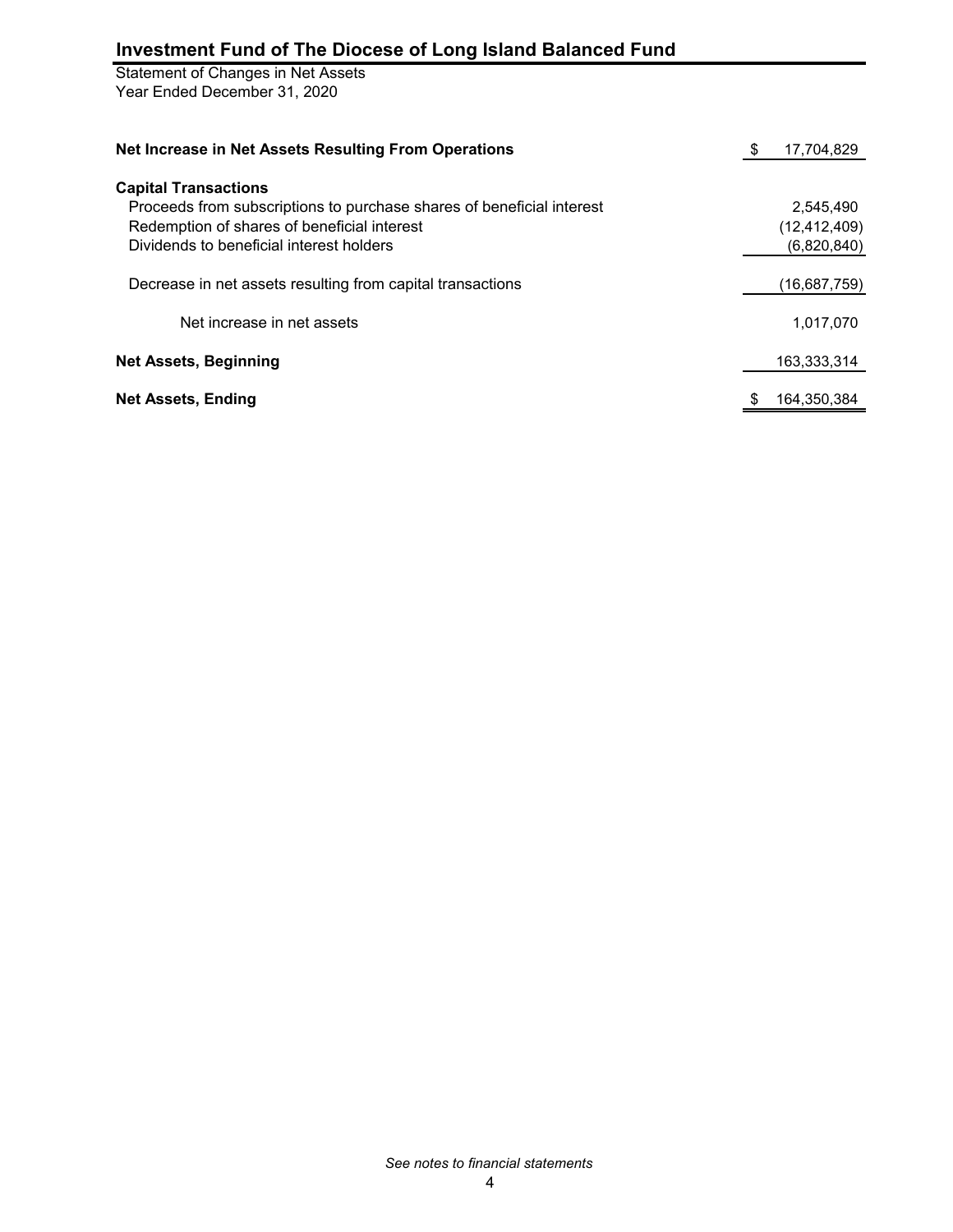### Statement of Cash Flows Year Ended December 31, 2020

| <b>Cash Flows From Operating Activities</b>                           |                  |
|-----------------------------------------------------------------------|------------------|
| Net increase in net assets resulting from operations                  | \$<br>17,704,829 |
| Adjustments to reconcile net increase in net assets from              |                  |
| operations to net cash flows from operating activities:               |                  |
| Purchase of investments                                               | (157, 338, 297)  |
| Proceeds from disposition of investments                              | 169,707,918      |
| Change in unrealized depreciation on investments                      | 14,389,473       |
| Net realized gain on investments                                      | (29, 438, 950)   |
| Due to affiliates                                                     | 4,135,653        |
| Net change in receivables/payables related to operations              | (489, 404)       |
| Net cash flows from operating activities                              | 18,671,222       |
| <b>Cash Flows From Financing Activities</b>                           |                  |
| Proceeds from subscriptions to purchase shares of beneficial interest | 2,545,490        |
| Redemption of shares of beneficial interest                           | (12, 412, 409)   |
| Dividends to beneficial interest holders                              | (6,820,840)      |
| Net cash flows used in financing activities                           | (16,687,759)     |
| Net change in cash and cash equivalents                               | 1,983,463        |
| <b>Cash and Cash Equivalents, Beginning</b>                           |                  |
| <b>Cash and Cash Equivalents, Ending</b>                              | 1,983,463        |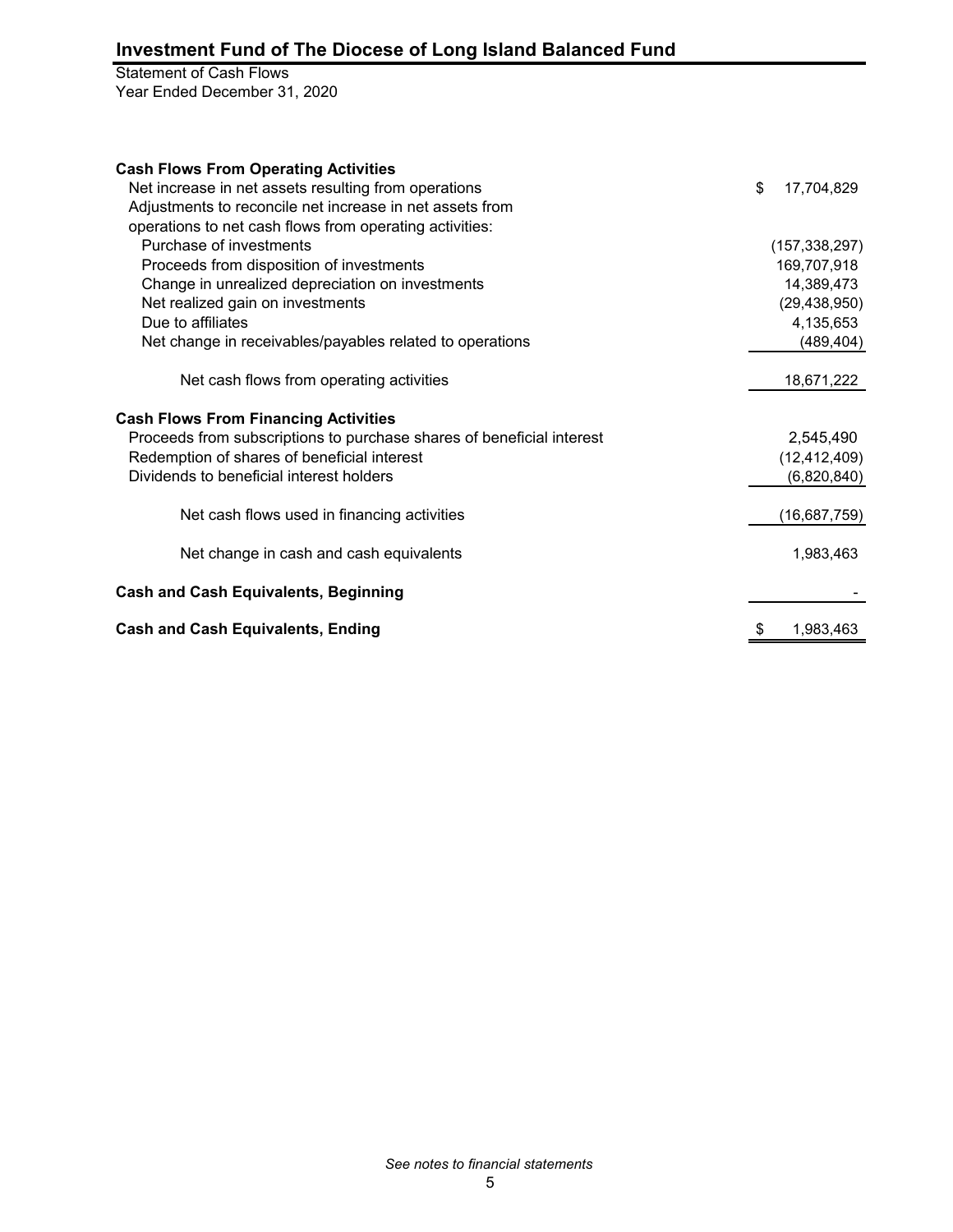Condensed Schedule of Investments December 31, 2020

|                                                                                 | <b>Domicile</b> | Number of<br>Shares or<br>Ownership<br>Percentage | Cost                         | Fair<br>Value                | Percentage<br>of Net<br><b>Assets</b> |
|---------------------------------------------------------------------------------|-----------------|---------------------------------------------------|------------------------------|------------------------------|---------------------------------------|
| <b>Investments, at Fair Value</b>                                               |                 |                                                   |                              |                              |                                       |
| <b>Alternative Investments</b>                                                  |                 |                                                   |                              |                              |                                       |
| <b>North America</b><br>Blackstone Partners Offshore Fund - CC2 Shares<br>Other | Cayman Islands  | 9,340                                             | 7,609,864<br>\$<br>6,854,611 | 9,792,243<br>\$<br>9,920,323 | 6.0%<br>6.0%                          |
| <b>Total North America</b>                                                      |                 |                                                   | 14,464,475                   | 19,712,566                   | 12.0%                                 |
| <b>Total Alternative Investments</b>                                            |                 |                                                   | 14,464,475                   | 19,712,566                   | 12.0%                                 |
| <b>Mutual Funds</b>                                                             |                 |                                                   |                              |                              |                                       |
| <b>North America</b><br><b>Large Cap Equity</b><br>Fidelity 500 Index<br>Other  |                 | 194,436                                           | 20,904,508<br>32,220,019     | 25,309,734<br>37,839,706     | 15.4%<br>23.0%                        |
| <b>Mid Cap Equity</b>                                                           |                 |                                                   | 1,832,711                    | 2,296,594                    | 1.4%                                  |
| <b>Commodities</b>                                                              |                 |                                                   | 7,096,697                    | 7,683,816                    | 4.7%                                  |
| <b>Real Estate</b>                                                              |                 |                                                   | 3,095,458                    | 3,349,259                    | 2.0%                                  |
| <b>Fixed Income</b><br>Vanquard Total Bond Market<br>Other                      |                 | 1,221,635                                         | 14, 158, 747<br>12,934,715   | 14,195,399<br>13,175,863     | 8.6%<br>8.0%                          |
| <b>Total North America</b>                                                      |                 |                                                   | 92,242,855                   | 103,850,371                  | 63.2%                                 |
| <b>Europe - Large Cap Equity</b><br>Fidelity International Index<br>Other       |                 | 285,501                                           | 11,027,894<br>5,465,737      | 13,021,703<br>7,388,822      | 7.9%<br>4.5%                          |
| <b>Total Europe</b>                                                             |                 |                                                   | 16,493,631                   | 20,410,525                   | 12.4%                                 |
| Japan - Large Cap Equity                                                        |                 |                                                   | 3,213,029                    | 3,891,767                    | 2.4%                                  |
| Asia ex-Japan - Large Cap Equity                                                |                 |                                                   | 4,937,440                    | 6,605,658                    | 4.0%                                  |
| International                                                                   |                 |                                                   | 1,484,647                    | 1,570,806                    | 1.0%                                  |
| <b>Emerging Markets</b>                                                         |                 |                                                   | 10,222,821                   | 13,377,944                   | 8.1%                                  |
| Total mutual funds                                                              |                 |                                                   | 128,594,423                  | 149,707,071                  | 91.1%                                 |
| Total investments, at fair value                                                |                 |                                                   | 143,058,898                  | 169,419,637                  | 103.1%                                |
| Other Assets and Liabilities, Net                                               |                 |                                                   | (5,069,253)                  | (5,069,253)                  | $-3.1%$                               |
| Total net assets                                                                |                 |                                                   | \$137,989,645                | \$164,350,384                | 100.0%                                |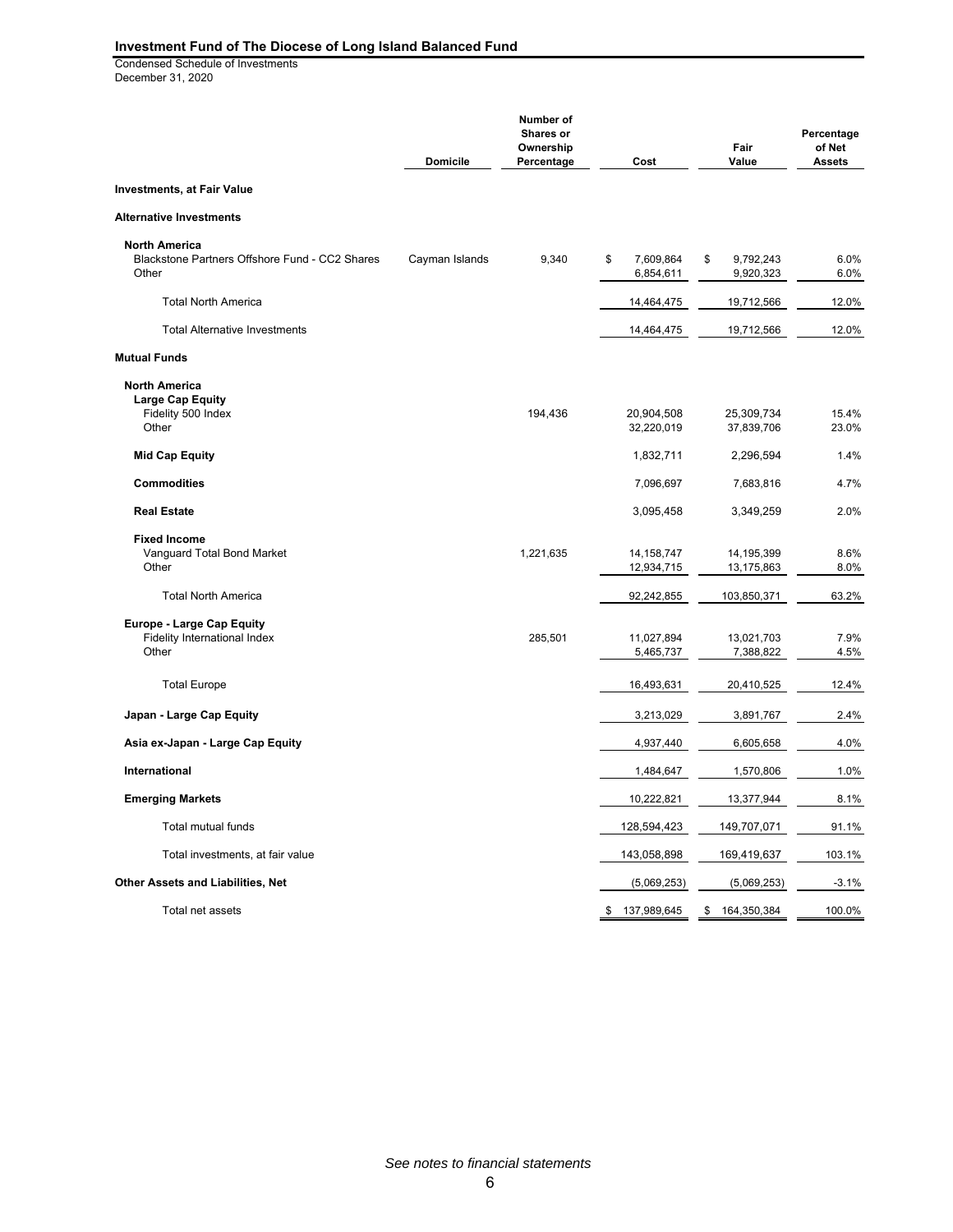#### **1. Organization and Significant Accounting Policies**

#### **Organization**

The Investment Fund of the Diocese of Long Island Balanced Fund (the Fund) is an investment company maintained by the Diocese of Long Island (Diocese) and is also a legal component of the Diocese. The Fund manages and invests the Funds solely of the Diocese and its affiliates, including the parish and mission congregations served. The Fund is managed by the Trustees of the Estate Belonging to the Diocese of Long Island (Trustees).

Diocese investors may subscribe to interests in the Fund or redeem their interests on a monthly basis. Subscriptions not completed at year end are recorded as funds received for investment in the statement of assets and liabilities. Redemptions not completed at year end are recorded as shares pending redemption. Income is allocated pro rata to each investor on a monthly basis based on their respective ownership interest.

The following is a summary of significant accounting policies followed by the Fund:

#### **Basis of Presentation**

These financial statements have been prepared in accordance with accounting principles generally accepted in the United States of America (U.S. GAAP), using the accrual basis of accounting. The Fund is considered an investment company under U.S. GAAP and follows the accounting and reporting guidance applicable to investment companies in the Financial Accounting Standards Board (FASB) Accounting Standards Codification (ASC) 946, *Financial Services - Investment Companies*.

#### **Cash and Cash Equivalents**

The Fund considers all highly liquid investments purchased with a maturity of three months or less to be cash equivalents.

The Fund maintains a majority of its cash and cash equivalents with two financial institutions, and generally, such cash and cash equivalents are in excess of federal insurance limits. There have been no historical losses with respect to balances held in excess of federal insurance limits.

#### **Valuation of Investments/Revenue Recognition**

Investments of the Fund are reported at fair value and are recorded on a trade date basis. Securities listed on national exchanges are valued at closing sales prices or, in the absence of recorded sales, at the mean of the closing bid and asked prices on such exchanges. Over-the-counter securities are valued at the mean of the closing bid prices on December 31.

Alternative investments include investments in limited partnerships and hedge funds and are carried at fair value using the net asset value per share practical expedient. These investments are not categorized within the fair value hierarchy. Fair value is estimated by management of the alternative investment partnership or fund. Because alternative investments may not be readily marketable, the estimated value is subject to uncertainty and, therefore, may differ from the value that would have been used had a ready market for the investment existed. Such differences could be material. Certain of the partnerships enter into contractual commitments including futures and option contracts and other derivative financial instruments. These contracts involve elements of market risk in excess of the amounts recognized on the partnership statement of financial condition. Risks arise from the potential changes in securities values and interest rates. The Fund records its share of the net income or loss for the accounting period in proportion to its participating percentage in each partnership.

Purchases and sales of securities are reflected on a trade date basis. Dividend income is recorded on the ex-dividend date and interest income is recorded as earned on an accrual basis. Unrealized gains and losses are determined by comparison of specific costs of acquisition to market values at the last day of the fiscal year.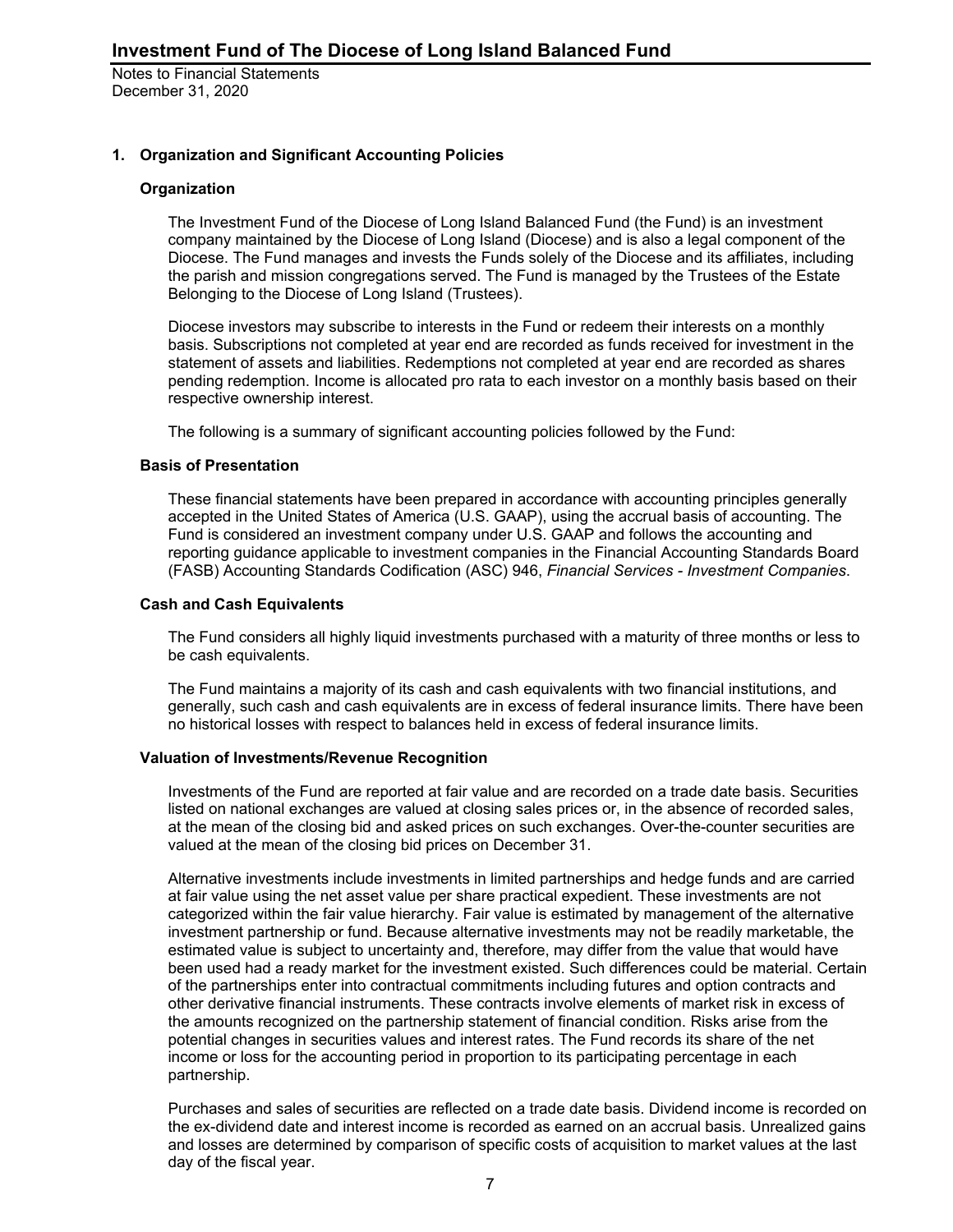#### **Calculation of Gains or Losses on Investments**

Net realized gains or losses on sales of investments are recorded on the trade date and are determined on the basis of average cost.

#### **Dividends**

The Fund pays a monthly dividend based on a rolling 36 month average market value per share of beneficial interest, regardless of the actual return on investments. The rate is determined by subtracting from expected total return a factor for inflation and a factor for administrative expense. In 2020, the dividend rate was 4.5 percent. The rate is subject to review as conditions warrant. Dividends may re-invested into the Fund at the discretion of the investor. Dividends of \$377,000 were reinvested during the year ended December 31, 2020.

#### **Tax-Exempt Status**

The Fund is exempt from registration as an investment company under the Investment Company Act of 1940 since it is operated by an institution organized and operated exclusively for religious purposes and only similarly exempt organizations are eligible to participate in the Fund. As such, the income earned by the participants in the Fund is exempt from federal income tax.

#### **Estimates**

The preparation of financial statements in conformity with U.S. GAAP requires management to make estimates and assumptions that affect the reported amounts of assets and liabilities and disclosure of contingent assets and liabilities at the date of the financial statements and reported amounts of revenues and expenses during the reporting period. Significant estimates relate to the realizability and valuation of certain investments. Actual results could differ from those estimates.

#### **2. Fair Value Measurements**

In assessing the fair value of financial instruments, the Fund has used a variety of methods and assumptions, which were based on estimates of market conditions and risks existing at the time. The fair value of financial instruments, including cash and cash equivalents and accrued expenses, approximate their carrying value because of the current nature of these instruments. The carrying value of investments has been measured at fair value.

Assets and liabilities recorded at fair value are categorized based upon the level of judgment associated with the inputs used to measure their fair value. Level inputs are as follows:

Level 1 - Unadjusted, quoted market prices in active markets for identical assets.

Level 2 - Inputs other than quoted market prices included in Level 1 that are observable for the asset through corroboration with market data at the measurement date including similar assets in less active markets.

Level 3 - Unobservable inputs that are supported by little or no market activity that reflect management's best estimate of what market participants would use in pricing the asset at the measurement date.

The fair value of actively traded debt and equity securities is based on quoted market prices. Privately held debt and equity securities are estimated using a variety of valuation methodologies, including both market and income approaches, where an observable quoted market does not exist and are generally classified as Level 3.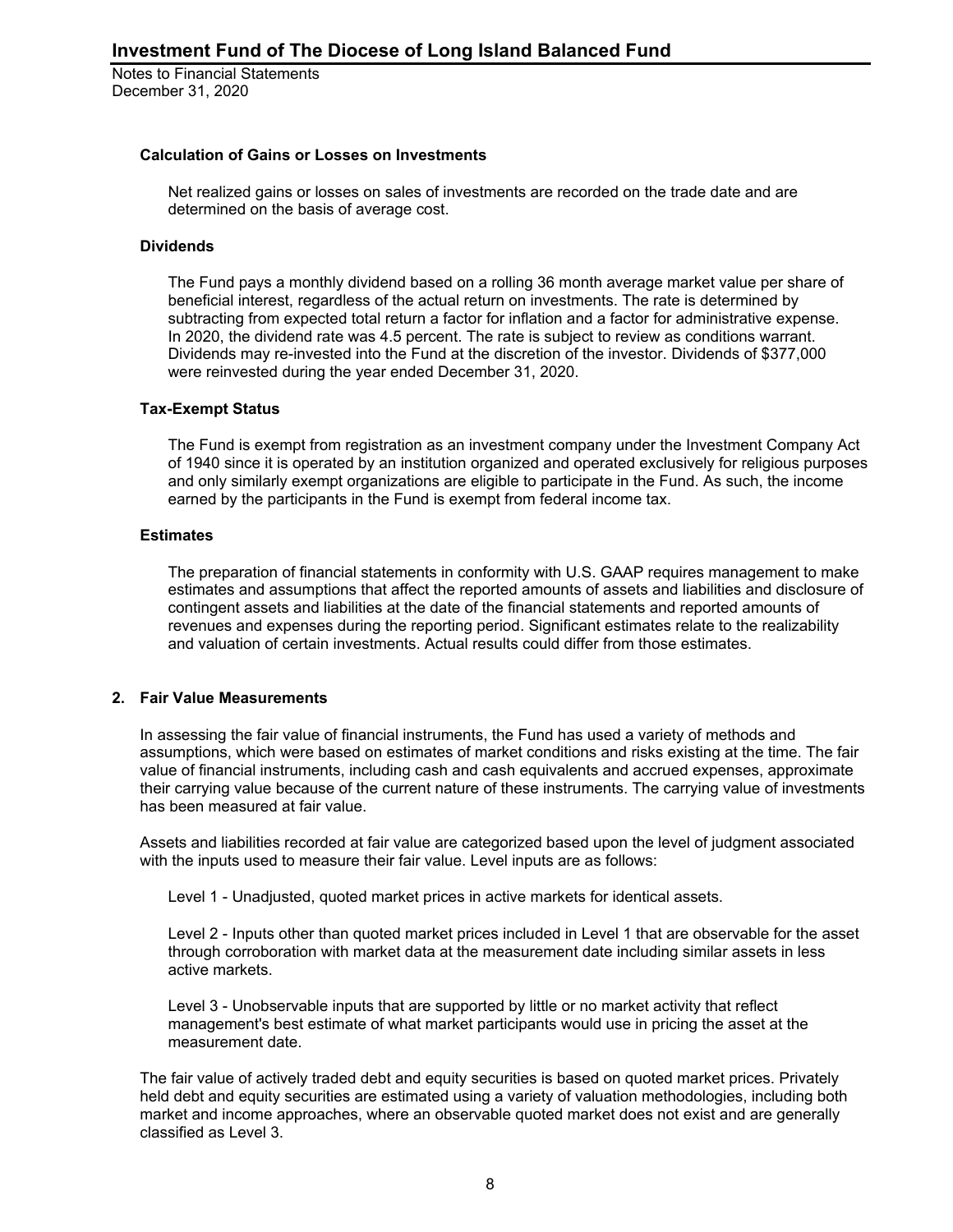> A financial instrument's level within the fair value hierarchy is based on the lowest level of any input that is significant to the fair value measurement. The inputs or methodology used for valuing investments are not necessarily an indication of the risk associated within investing in those investments.

> Fair value estimates are made at a point in time, based on relevant market data, as well as the best information available about the financial instrument. Fair value estimates for financial instruments for which no or limited observable market data is available are based on judgments regarding current economic conditions, liquidity discounts, currency, credit and interest rate risks, loss experience and other factors. These estimates involve significant uncertainties and judgments and cannot be determined with precision. As a result, such calculated fair value estimates may not be realizable in a current sale or immediate settlement of the instrument. In addition, changes in the underlying assumptions used in the fair value measurement technique, including discount rates, liquidity risks, and estimates of future cash flows, could significantly affect these fair value estimates. Because of the inherent uncertainty of valuation, this estimated value may differ from the value that would have been used had a ready market for these investments existed, and the differences could be material.

> The Fund's alternative investments consist of investments in limited liability investment funds, with a variety of investment strategies. These investment funds are managed by external managers and primarily invest in marketable securities and derivative financial instruments. These investment funds are carried at estimated fair value as determined by the Fund's investment manager. The Fund's investment manager bases the estimated fair value of these investment funds on the underlying fund's net asset value, an analysis of the underlying investments and financial information of the entities.

**Fair Value Level 1 Level 2 Level 3 Investments Measured at Net Asset Value** Investments: Mutual funds \$ 149,707,071 \$ 149,707,071 \$ - \$ - \$ - Alternative investments 19,712,566 1997 - 19,712,566 1997 - 19,712,566 Total Investments \$ 169,419,637 \$ 149,707,071 \$ - \$ - \$ 19,712,556

The following table summarizes fair value measurements of the Fund's investments at December 31, 2020:

The following table presents a summary of investments greater than 5 percent of net assets as measured at fair value using the net asset value per share (or its equivalent) of such investments as a practical expedient for fair value as of December 31, 2020:

|                                                                                                                                                                             | <b>Blackstone</b><br><b>Partners</b><br><b>Offshore Fund -</b><br><b>CC2 Shares</b> |  |  |
|-----------------------------------------------------------------------------------------------------------------------------------------------------------------------------|-------------------------------------------------------------------------------------|--|--|
| Fair value at December 31, 2020<br><b>Investment Strategy</b><br>Remaining Life<br><b>Unfunded Commitments</b><br><b>Redemption Terms</b><br><b>Redemption Restrictions</b> | 9.792.243<br>S<br>Multi-strategy (a)<br>N/A<br>None<br>95 days notice<br>None       |  |  |

(a) This fund investments primarily in non-traditional investment funds, including, but not limited to, multi-category, credit-driven, equity, and relative value.

The Fund has an aggregate commitment of \$10,000,000 in one of its alternative investments. The total unfunded commitment as of December 31, 2020 was \$9,116,002.